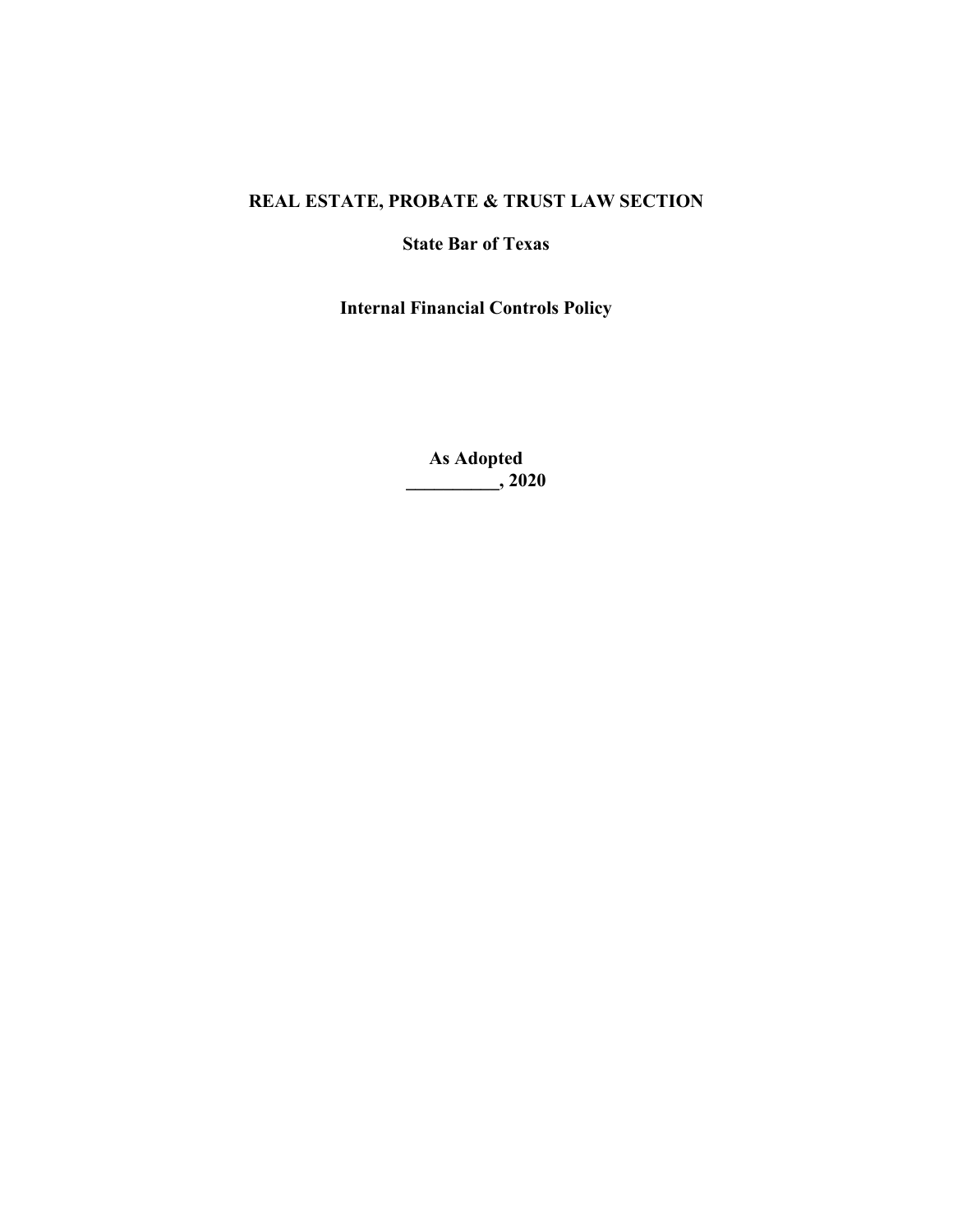## **REPTL INTERNAL FINANCIAL CONTROLS POLICY**

### **A. BUDGET**

**1.** The Council shall adopt a budget each fiscal year that provides detailed projected expenditures and revenue. This budget may be amended, if necessary.

- a. The Treasurer, in consultation with the other officers and the Financial Guru (if any), shall draft the next year's proposed budget by the January meeting. The Treasurer may request an initial working draft of the budget from the Bookkeeper.
- b. The Council shall review the budget during its January meeting and adopt the budget during its April meeting.
- c. If a significant deviation from a budget occurs, as defined by a variance in excess of \$5,000, an explanation should be presented to the full council. A variance in excess of \$20,000 will require the Council to adopt an amended budget.

**2.** The section will submit the adopted budget to the State Bar by July 15 of the fiscal year.

### **B. DEFINING ROLES AND PROCEDURES**

**1.** Bookkeeping services, approval duties and second approval duties for sections' financial records will be separated into distinctly defined roles:

- a. the 'Bookkeeper' who is a provider of bookkeeping services as described below.
- b. the 'Treasurer,' who is authorized to supervise and review bookkeeping services and authorize and/or approve deposits and expenditures.
- c. the "Financial Guru,' who may assist the Treasurer in supervising and reviewing bookkeeping services and may advise the Treasurer regarding the approval of deposits and expenditures. This policy does not require the appointment of a Financial Guru, but allows for it if the Council deems advisable.
- d. the person designated as an additional approver for expenditures over a designated amount or for payments issued to the Treasurer.

**2.** The person who performs the section's bookkeeping and reconciliation must not be the same person responsible for approving expenditures.

### **C. BOOKKEEPER DUTIES**

**1.** The Bookkeeper will perform the following duties: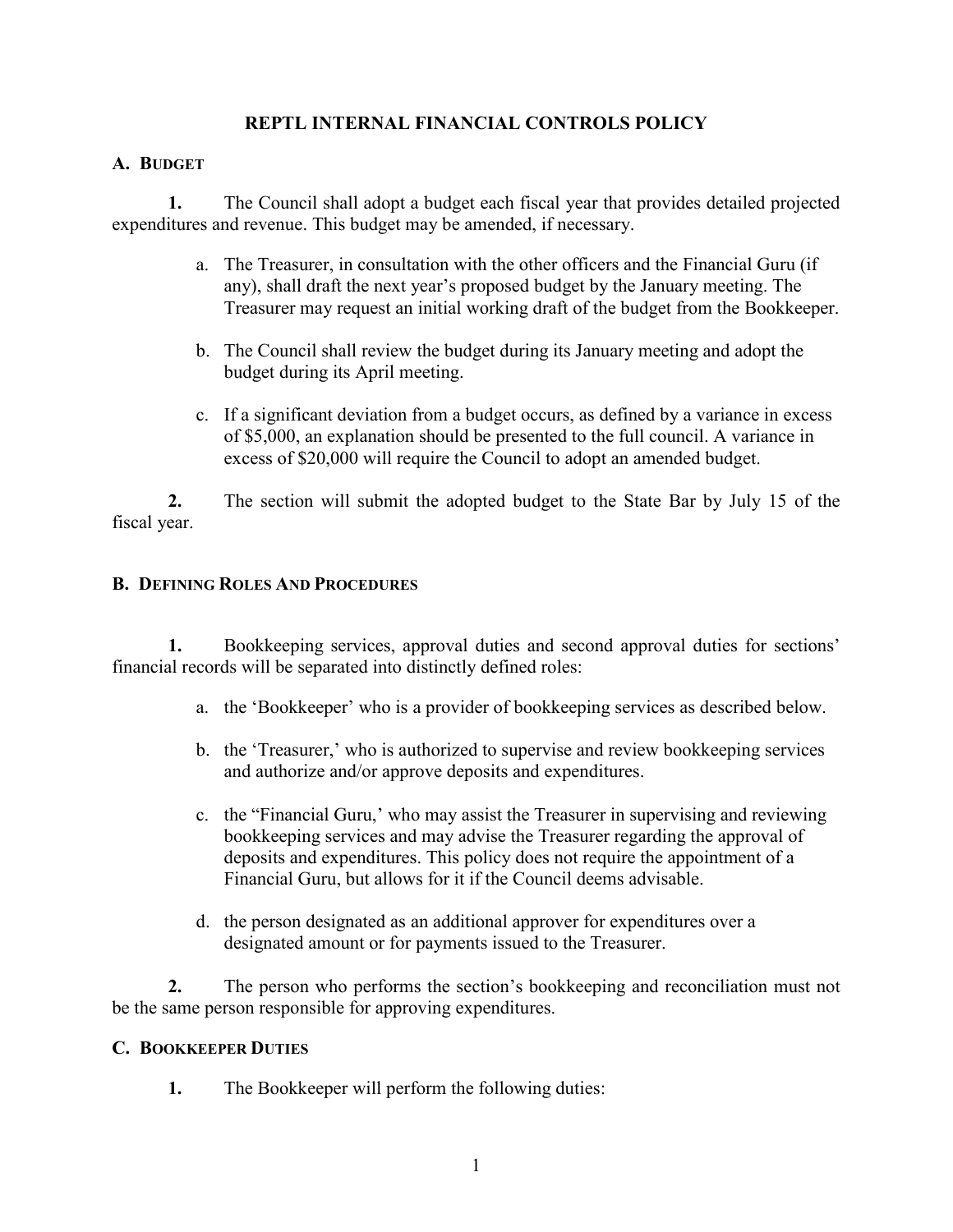- a. Issue checks and process invoices to be approved and signed by an authorized signor.
- b. Ensure invoices are paid within two weeks of receiving the invoice.
- c. Obtain approval on all payments as established in these policies.
- d. Deposit revenue within three business days of receipt.
- e. Keep accounting books on a cash basis. Revenues should be recognized when received and expenses should be recognized when paid.
- f. Reconcile bank and investment accounts by the end of the month following the reporting month.
- g. Prepare financial reports by the end of the month following the reporting month.
- h. Retain all documentation, such as invoices, approvals, reports, etc. according to the records retention policy.
- i. Calculate and pay sales tax.
- j. Collect W-9 forms for all contracted services.
- k. Provide State Bar with financial reports in a timely manner.
- l. Provide section officers with financial reports in a timely manner.
- m. Protect the confidentiality of and access to section financial information.
- n. Provide financial information or complete other duties as required.
- o. Communicate yearly with State Bar auditors.
- p. Provide explanation on budget-to-actual variances.

**2.** The provider of bookkeeping services responsible for the duties described in this section will be the section contracted Bookkeeper.

### **D. TREASURER DUTIES**

The Treasurer reviews and monitors finances through the following activities and/or meets the following criteria:

**1.** The Treasurer shall be the primary approver of section payments, and must be an elected officer of the section with a fiduciary duty to the section.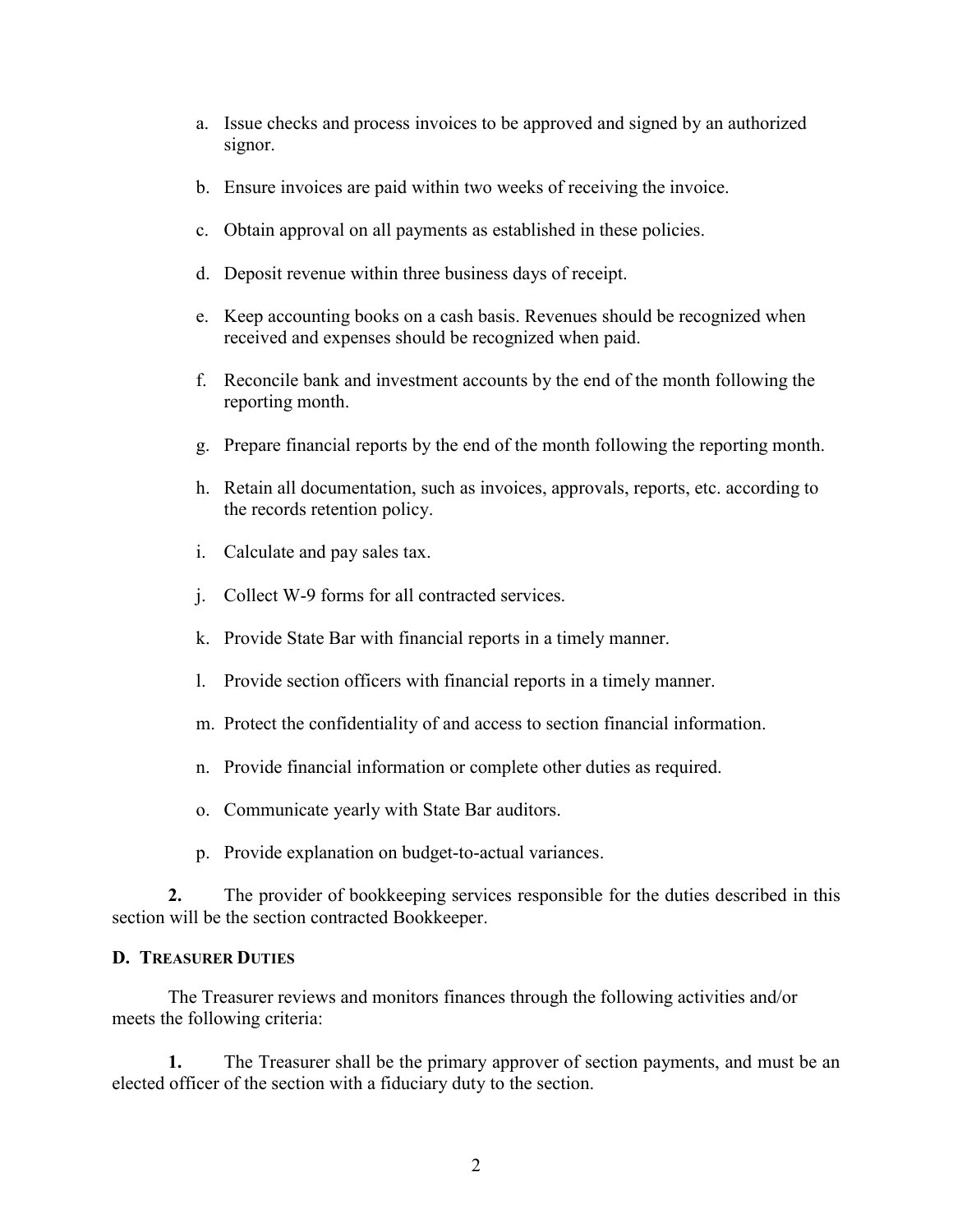**2.** When an additional approval is required for any transaction, the secondary approver or signor will be the Chair or the Chair-Elect.

**3.** Primary (and if applicable, additional) approval of all invoices as provided above must be given in advance of payment, and shall be established through check signature, email approval, or approval during Council or officer meetings and documented in the minutes of such meeting. Documentation of approval is retained.

**4.** A payment of up to \$2,500 to a person other than the Treasurer may be approved by the Treasurer, acting alone. All payments over \$2,500 and all payments to the Treasurer require additional approval as provided above. Documentation of approval is retained.

## **E. FINANCIAL GURU ADVISORY ROLE**

The Financial Guru, if any, should be a past Council member or officer with longstanding familiarity with the section's finances and operations, and shall serve without compensation. The Financial Guru may provide the following assistance to the Treasurer and Bookkeeper:

**1.** The Financial Guru may advise the Bookkeeper regarding the appropriate classification of section revenue and expenses among the budgeted categories.

**2.** The Financial Guru may advise the Bookkeeper regarding the form and content of reports to be submitted to the State Bar and the officers, consistent with the requirements of this policy.

**3.** The Financial Guru may advise the Treasurer regarding the section's policies and past practices for the approval of expenses.

**4.** The Financial Guru may advise the Treasurer and the Bookkeeper regarding the preparation of budgets.

## **F. BANK ACCOUNTS AND CHECK WRITING**

**1.** At least two individuals are required signors on the bank account at all times. The authorized signors on the checking, savings, or investment accounts are the current section Treasurer, Chair, and Chair-Elect. The section Bookkeeper and Financial Guru shall not be check signors.

**2.** Checkbooks should be physically secured at all times. Checks should be written in sequential order and a record retained of all checks written or voided. Checks should be dated at the time the check was written and should be recorded on the same date. No post or pre-dated checks are allowed.

**3.** Blank checks or checks made out to "cash" are prohibited. A second approval is required for all checks over \$2,500, by second signature, email approval, or approval during council or officer meetings and documented in the minutes of such meeting.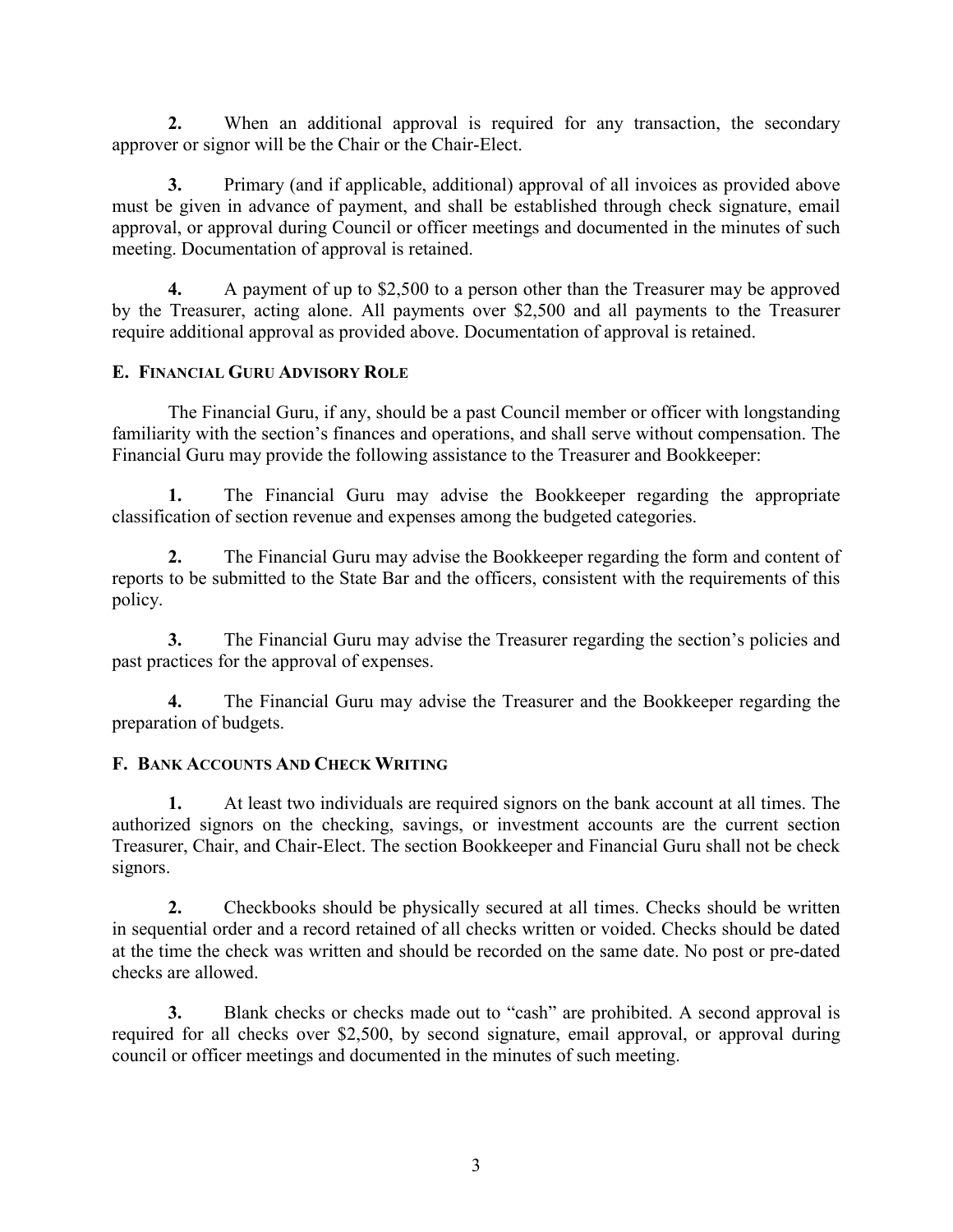### **G. PAYMENT OF EXPENSES AND INVOICES**

**1.** A detailed invoice and/or contract is required for any payment. Money should not be paid to any person or company without appropriate and detailed back-up and/or documentation. An invoice should contain the following information:

- a. Vendor name and address
- b. Itemized description of the goods or services provided
- c. Total amount billed
- d. Period of time for which the services will be/were rendered
- e. Terms of payment for late fees or discounts for early payment (if applicable)
- f. Due date
- g. Invoice number and date
- h. Itemized fees

**2.** Vendors shall not be paid in advance of full completion of the contracted services with the exception of reasonable advance deposits, payments for subscription services, payments for ongoing services, insurance, rent, software licenses, etc.

- **3.** Any payment should meet the following criteria:
	- a. The expenses are reasonable and necessary.
	- b. The expenses have been budgeted.
	- c. The goods and services have been received (subject to section 2 above).
	- d. Contracted terms have been met.
- **4.** Reimbursement requests should contain the following information:
	- a. Completed reimbursement request form, signed by requestor. (An electronic signature is acceptable).
	- b. Itemized receipts and invoices.
	- c. Explanation for any lost receipts or requests that do not have back-up documentation.

### **H. DEPOSITS**

All money or checks received by the section should be deposited within three business days of receipt. Immediately upon receipt, the Bookkeeper should stamp the check "for deposit only" and the bank account number of the section. Associated invoices or other supporting documents demonstrating the reason the deposit was collected should be attached to the check/deposit slip and retained for audit purposes and/or customer inquiries.

### **I. CONFIDENTIAL DATA**

All confidential data must be protected.

**1.** Credit card numbers should not be transmitted through email.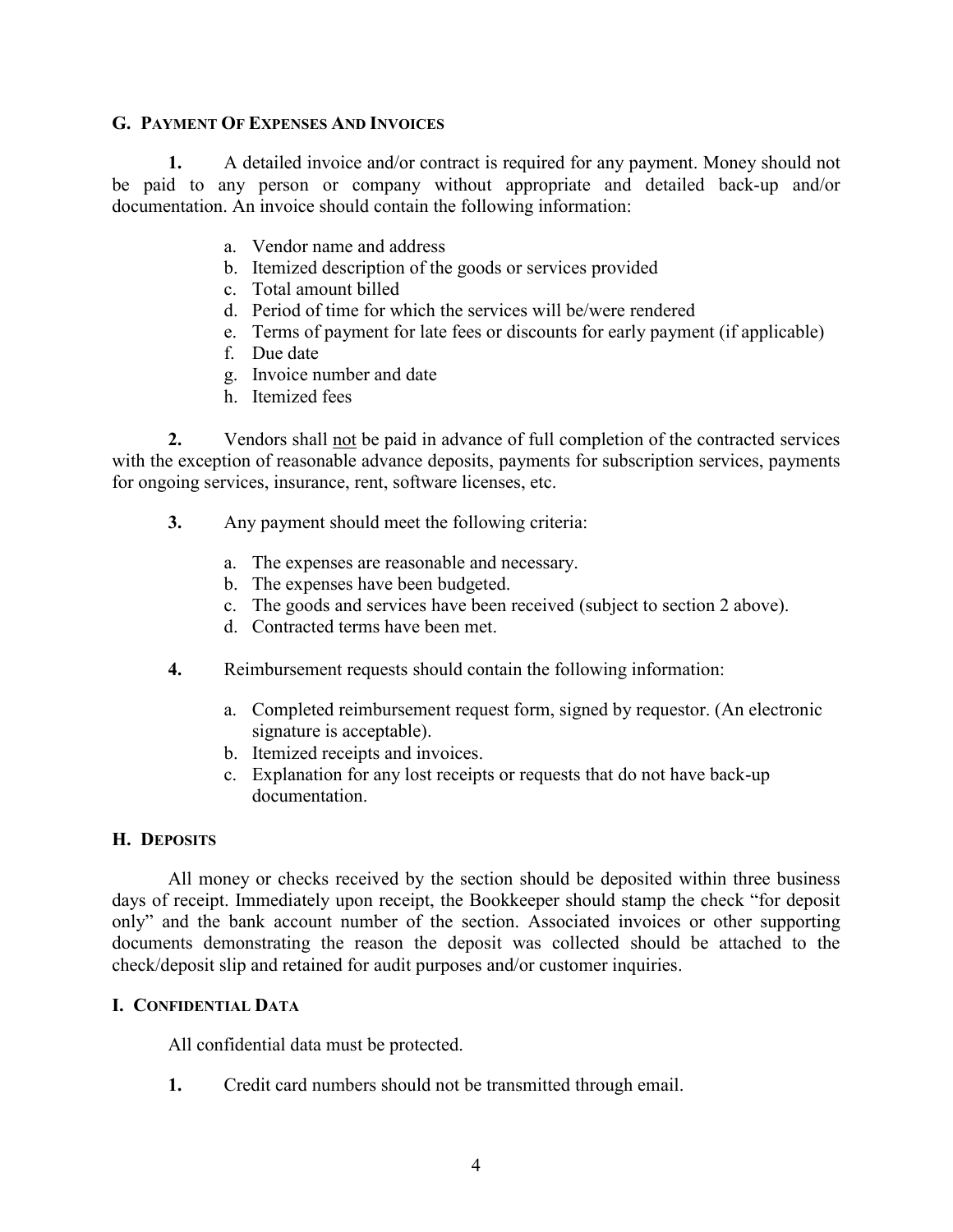**2.** All confidential information should be redacted, or stored in a protected manner.

**3.** Access to bank accounts, credit card processing accounts, and financial records should be limited to the Council, officers, and essential users only.

**4.** Care is required in the destruction of credit card and other sensitive information to ensure that the information cannot be copied or duplicated.

**5.** Automated controls will be established with any credit card processor so that refunds may only be made to the credit card originally charged, and the refund cannot exceed the original payment.

## **J. FINANCIAL REPORTS AND RECONCILIATIONS**

**1.** Checks and deposits must be reconciled in the section's bookkeeping system within 30 days. The reconciliation should also note all outstanding deposits and checks. All checks or deposits that are outstanding for longer than three months should be reviewed for resolution. Voided and/or reissued checks should also be reported to the State Bar's section accountant in the regular monthly documentation.

**2.** The Treasurer should use monthly budgets, financial statements, and historical financial records to investigate significant variances, whether positive or negative. Inquiry should be made on projects with excessive costs.

**3.** Financial statements, bank reconciliations, bookkeeping ledgers, and bank statements that include check images will be provided to the State Bar within 30 days. Financial statements should contain:

- a. an income statement that compares current year to prior year, and compares current year to the approved budget;
- b. a balance sheet;
- c. a bank reconciliation for each bank or investment account (including outstanding checks);
- d. a bank and investment statement which includes check images; and
- e. the bookkeeping ledger.

**4.** Financial statements will be provided by the council on a monthly basis. The financial statements should include an income statement that compares current year to prior year, and compares current year to the approved budget and a balance sheet. The inclusion of a bank reconciliation and bank and investment statement in the financial report is recommended but not required.

## **K. FUND BALANCES**

**1.** A minimum fund balance for the section is defined as one year of budgeted operating expenditures. The section Council will evaluate an investment strategy when the section fund balance exceeds \$500,000. Any investment policy strategy will protect the section's